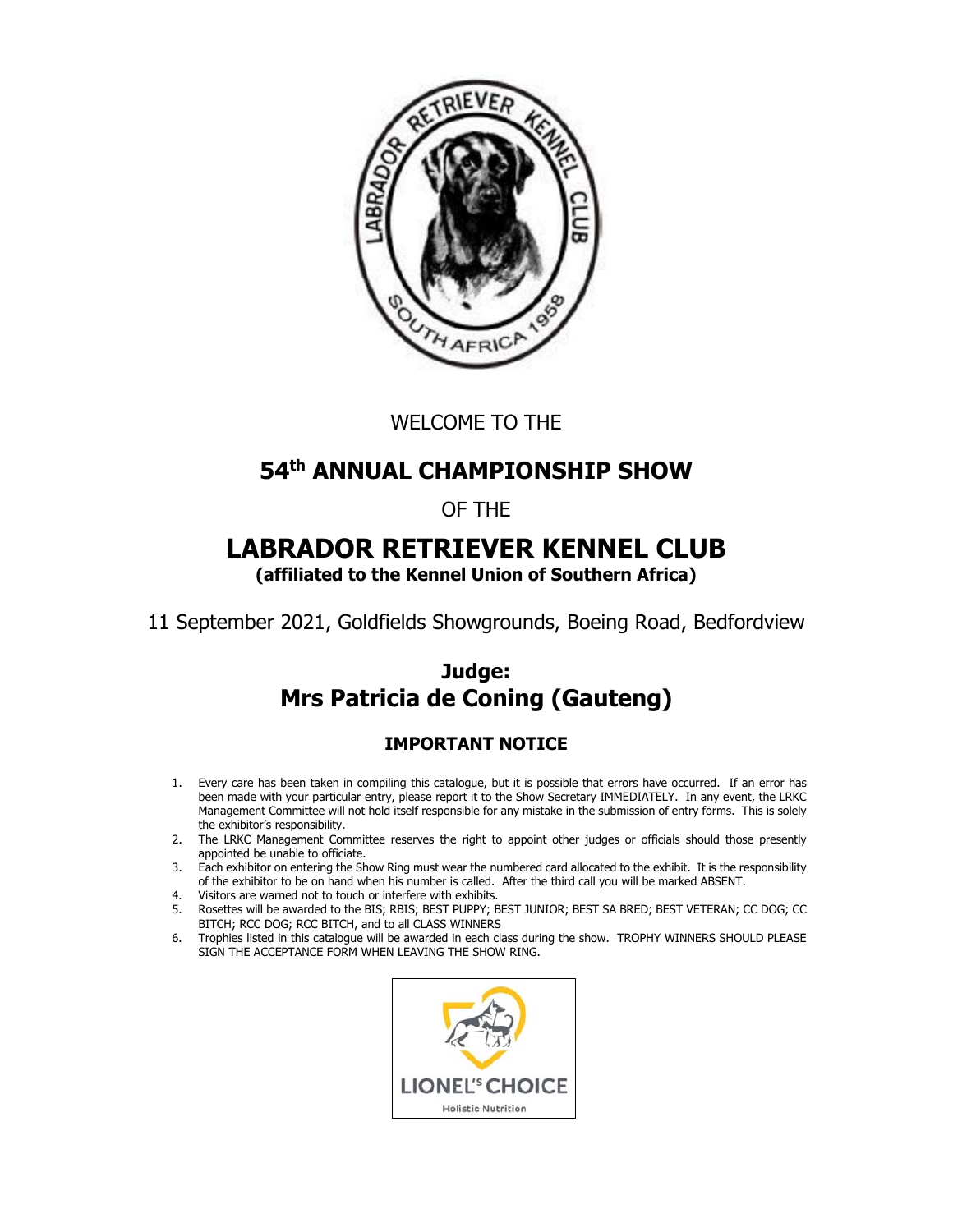## **BABY PUPPIES**

(Not competing for Challenge Certificate)

## **BABY PUPPY DOGS (4 – 6 MONTHS)**

# **30 (1) AILSACRAIG SHERLOCK**

| Yellow Dog  |                                       |
|-------------|---------------------------------------|
| DoB:        | 4/6/2021                              |
| RN:         | ZA010381B21                           |
| Sire:       | CH AILSACRAIG FINAL FLING OF CONKASHA |
| Dam:        | AILSACRAIG TOUCH THE STARS            |
| Breeder:    | Mrs M Bell                            |
| Owner:      | Ms N Maclean                          |
| Challenges: | Yellow 105                            |
|             |                                       |

#### **43 (2) BERRAKAW MIA SHENGLI OF CHEZENKO**

Black Dog

| DoB:        | 4/12/2021                        |
|-------------|----------------------------------|
| RN:         | ZA009828B21                      |
| Sire:       | CH DOLBIA LOUBOUTIN OF BUNNICHEM |
| Dam:        | BERRAKAW GOLDEN MIAOLI           |
| Breeder:    | Mrs MJ Nicholson                 |
| Owner:      | Dr V Reid                        |
| Challenges: | Black 106                        |
|             |                                  |

## **BABY PUPPY BITCHES (4 – 6 MONTHS)**

#### **4 (2) AILSACRAIG DREAMCATCHER**

| Yellow Bitch |                                          |
|--------------|------------------------------------------|
| DoB:         | 4/6/2021                                 |
| RN:          | ZA010380B21                              |
| Sire:        | SH CH AILSACRAIG FINAL FLING OF CONKASHA |
| Dam:         | AILSACRAIG TOUCH THE STARS               |
| Breeder:     | Mrs M Bell                               |
| Owner:       | Mrs M Bell                               |
| Challenges:  | Yellow 105                               |
|              |                                          |

### **35 (3) BERRAKAW HONEY B BOSET BERICHA**

Chocolate Bitch

DoB: 5/3/2021<br>RN: 2A009351 ZA009351B21 Sire: GR CH BUNNICHEM CHIMBORAZO OF ROWANIA CHEZENKO PORSMSUGARONME OF BERRAKAW Breeder: Mrs MJ Nicholson Owner: Mrs MJ Nicholson Challenges: Chocolate 107

#### **36 (4) BERRAKAW MIA JINGMIAO**

| <b>Black Bitch</b> |                                  |
|--------------------|----------------------------------|
| DoB:               | 4/12/2021                        |
| RN:                | ZA009839B21                      |
| Sire:              | CH DOLBIA LOUBOUTIN OF BUNNICHEM |
| Dam:               | BERRAKAW GOLDEN MIAOLI           |
|                    |                                  |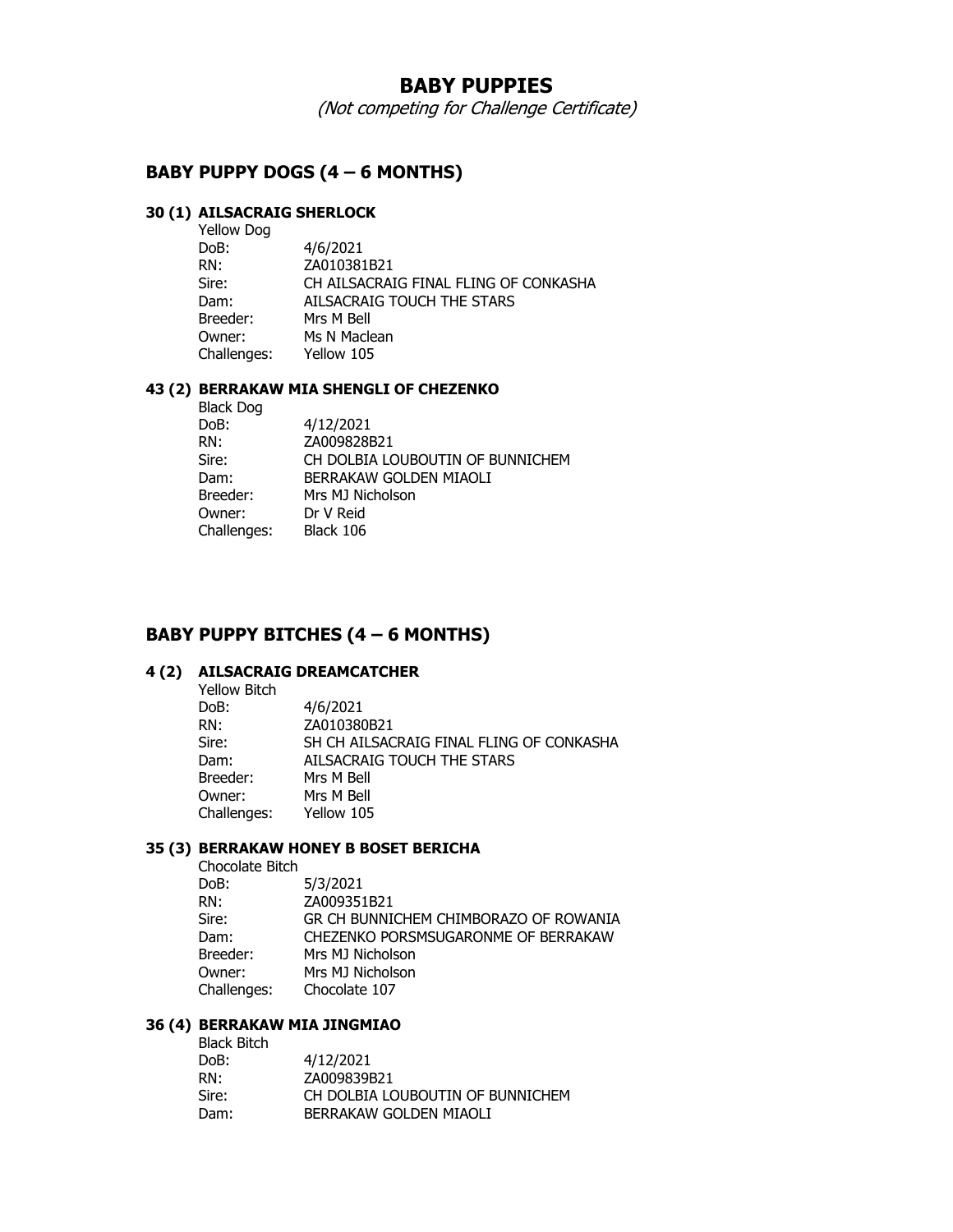| Breeder:    | Mrs MJ Nicholson |
|-------------|------------------|
| Owner:      | Mrs MJ Nicholson |
| Challenges: | Black 106        |

## **37 (1) BERRAKAW MIA QINGHUA**

| Yellow Bitch |                                  |
|--------------|----------------------------------|
| DoB:         | 4/12/2021                        |
| RN:          | ZA009834B21                      |
| Sire:        | CH DOLBIA LOUBOUTIN OF BUNNICHEM |
| Dam:         | BERRAKAW GOLDEN MIAOLI           |
| Breeder:     | Mrs MJ Nicholson                 |
| Owner:       | Mrs MJ Nicholson                 |
| Challenges:  | Yellow 105                       |
|              |                                  |

# **BEST BABY PUPPY**

**BEST BABY PUPPY:** 

 **RESERVE BEST BABY PUPPY: 4** 

\*\*\*\*\*\*\*\*\*\*\*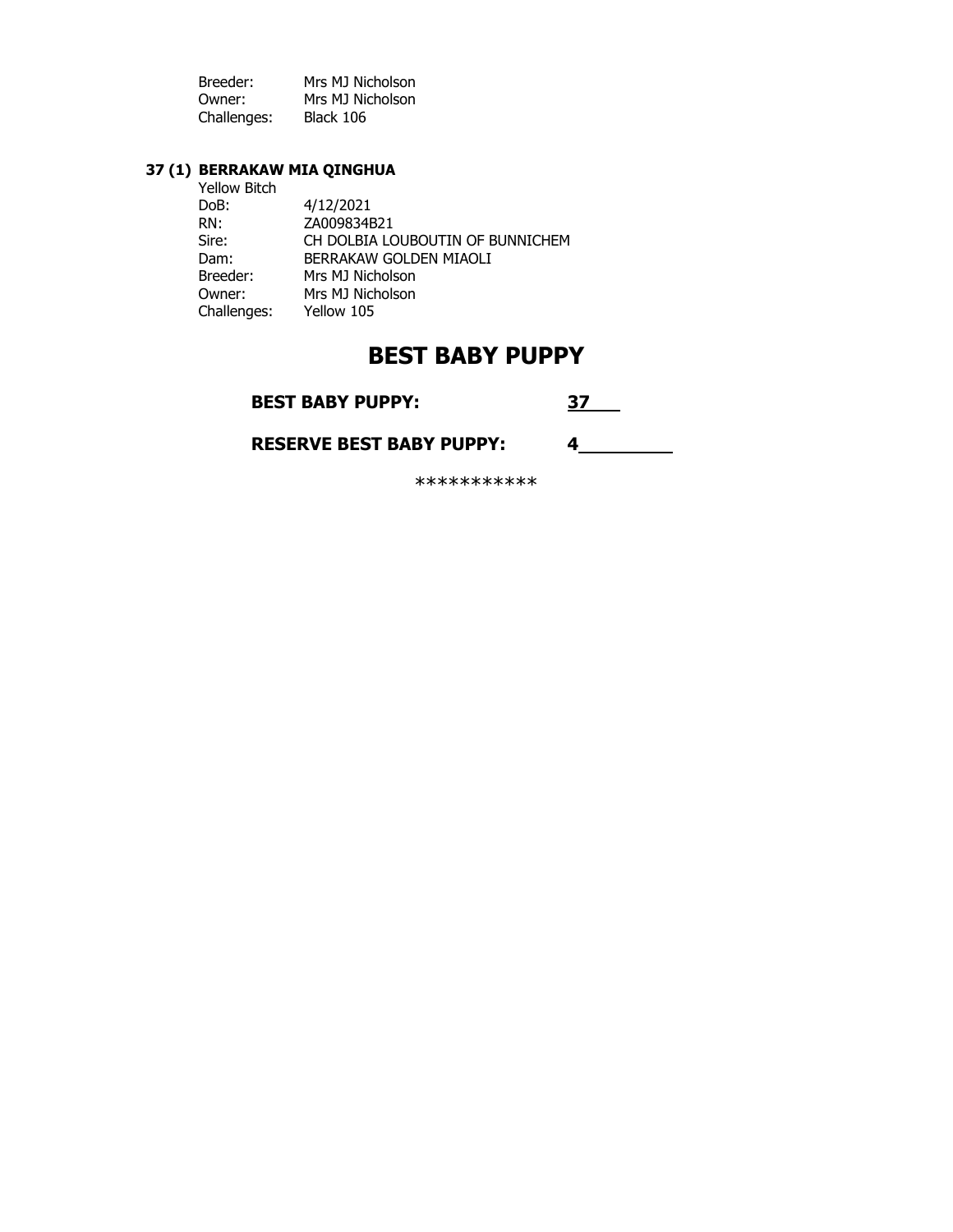# **DOG BREED CLASSES**

If you identify any error with your entry in the catalogue, please immediately report to the Show Secretary

## **MINOR PUPPY DOGS (6 - 9 MONTHS)** No entry

## **PUPPY DOGS (9 – 12 MONTHS)**

## **10(3) CONKASHA OVER AND ABOVE**

| Chocolate Dog |                                            |
|---------------|--------------------------------------------|
| DoB:          | 9/20/2020                                  |
| RN:           | ZA010219B12                                |
| Sire:         | CONKASHA JACK DANIELS OF MARSABET          |
| Dam:          | ELMSMERE BURNT TOFFEE OF CONKASHA (IMP UK) |
| Breeder:      | Ms S Brown                                 |
| Owner:        | Ms S Brown                                 |
| Challenges:   | Chocolate 107                              |
|               |                                            |

## **19(1) CONKASHA QUIET CHAOS**

| Chocolate Dog |                                 |
|---------------|---------------------------------|
| DoB:          | 10/29/2020                      |
| RN:           | ZA004708B21                     |
| Sire:         | CONKASHA ZEPELIN                |
| Dam:          | <b>CONKASHA TALK OF THETOWN</b> |
| Breeder:      | Ms S Brown                      |
| Owner:        | Mrs J Galiani                   |
| Challenges:   | Chocolate 107                   |

# **20(2) AILSACRAIG STAR ECHO**

| Yellow Dog  |                                   |
|-------------|-----------------------------------|
| DoB:        | 10/24/2020                        |
| RN:         | ZA003891B21                       |
| Sire:       | TAPEATOM MEGA STAR TO AILSACRAIG  |
| Dam:        | CONCASHA ZOE'S ECHO TO AILSACRAIG |
| Breeder:    | Mrs M Bell                        |
| Owner:      | Mrs K Goeller                     |
| Challenges: | Yellow 105                        |
|             |                                   |

#### **42(A) AILSACRAIG SIMBAS ECHO**

Yellow Dog

| .           |                                   |
|-------------|-----------------------------------|
| DoB:        | 10/24/2020                        |
| RN:         | ZA003892B21                       |
| Sire:       | TAPEATOM MEGA STAR TO AILSACRAIG  |
| Dam:        | CONCASHA ZOE'S ECHO TO AILSACRAIG |
| Breeder:    | Mrs M Bell                        |
| Owner:      | Ms M Rayment                      |
| Challenges: | Yellow 105                        |
|             |                                   |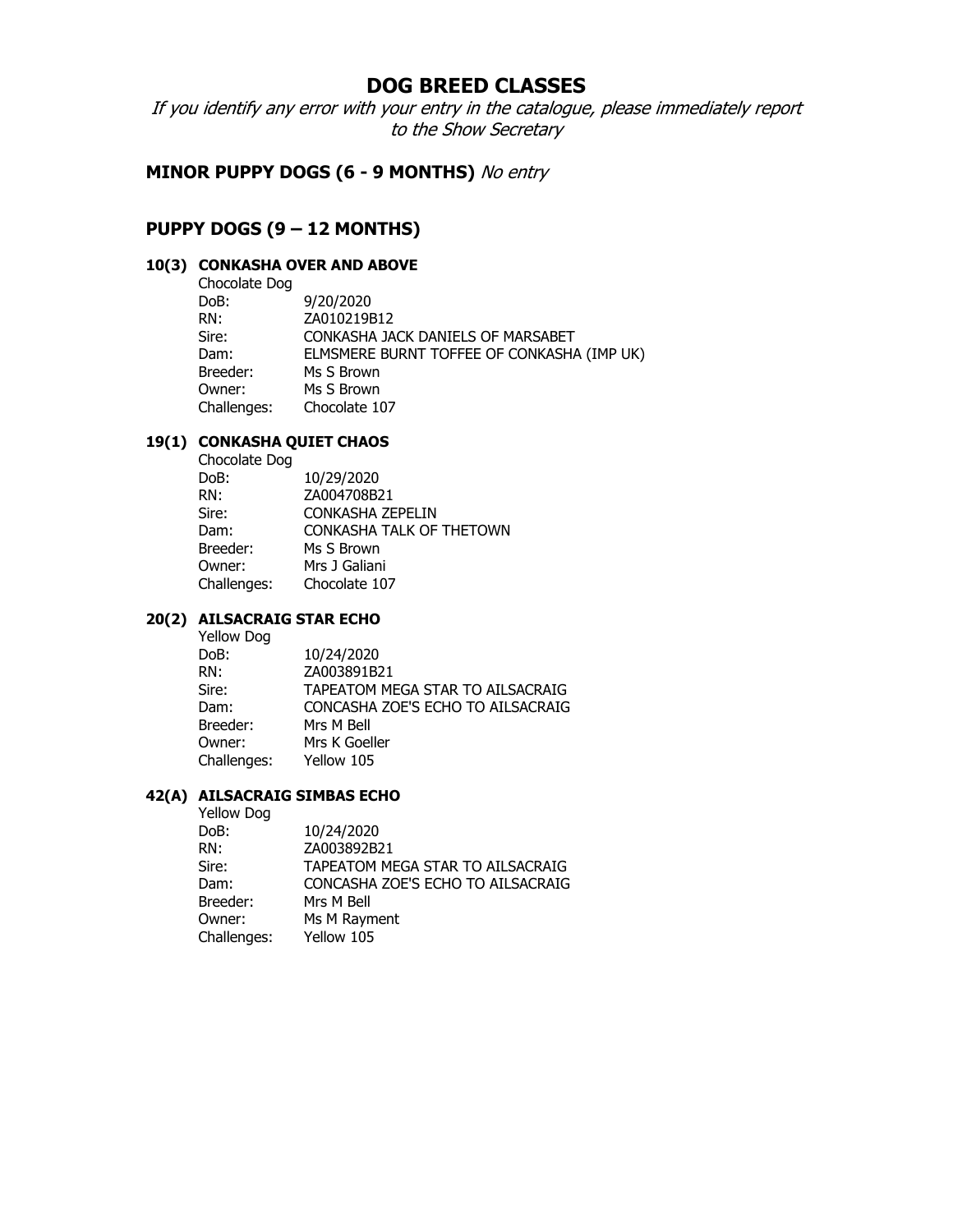## **JUNIOR DOGS (12 – 18 MONTHS)**

## **34(2) BERRAKAW GOLDEN CHARM**

| <b>Yellow Dog</b> |                                        |
|-------------------|----------------------------------------|
| DoB:              | 3/24/2020                              |
| RN:               | ZA005123B20                            |
| Sire:             | CHEZENKO BEST SONG FOREVER             |
| Dam:              | CH TOPTAIL'S JIN XIN TAIBI OF BERRAKAW |
| Breeder:          | Mrs MJ Nicholson                       |
| Owner:            | Mrs MJ Nicholson                       |
| Challenges:       | Yellow 105                             |

#### **48(1) ROWANIA ECHOING KLOOFZICHT**

| <b>Black Dog</b> |                                    |
|------------------|------------------------------------|
| DoB:             | 12:00:00 AM                        |
| RN:              | ZA028956B20                        |
| Sire:            | ABLESING SOOS DINAMIET OF INKADIEN |
| Dam:             | DIMECHE CIAO BELLA OF ROWANIA      |
| Breeder:         | Mrs T Rowan                        |
| Owner:           | Mrs M Van Tonder                   |
| Challenges:      | Black 106                          |

## **GRADUATE DOGS (18 – 24 MONTHS)** No entry **MAIDEN DOGS** No entry

## **MEMBERS DOGS**

### **11(1) CONKASHA FLY THE FLAG**

| <b>Black Dog</b> |                           |
|------------------|---------------------------|
| DoB:             | 10/6/2019                 |
| RN:              | ZA002535B20               |
| Sire:            | CH TREVENA TANTALITE      |
| Dam:             | CH CONKASHA BEYOND BELIEF |
| Breeder:         | Ms S Brown                |
| Owner:           | Ms S Brown                |
| Challenges:      | Black 106                 |
|                  |                           |

#### **18(2) CRAIGNAIR PARODY SHIFT**

| 1/24/2019                    |
|------------------------------|
| ZA006028B19                  |
| CRAIGNAIR DREAM HAWK         |
| CH CRAIGNAIR PICTURE PERFECT |
| Mrs J Pott                   |
| Mrs B Dumbrill               |
| Yellow 105                   |
|                              |

# **SOUTH AFRICAN BRED DOGS**

#### **12(2) CONKASHA ON TARGET**  Chocolate Dog

| CHUCURLE DUY |                                           |
|--------------|-------------------------------------------|
| DoB:         | 8/2/2019                                  |
| RN:          | ZA012376B17                               |
| Sire:        | ELMSMERE BURNT SUGAR OF CONKASHA (IMP UK) |
| Dam:         | CONKASHA XQUISITE LADY                    |
| Breeder:     | Ms S Brown                                |
| Owner:       | Ms S Brown                                |
| Challenges:  | Chocolate 107                             |
|              |                                           |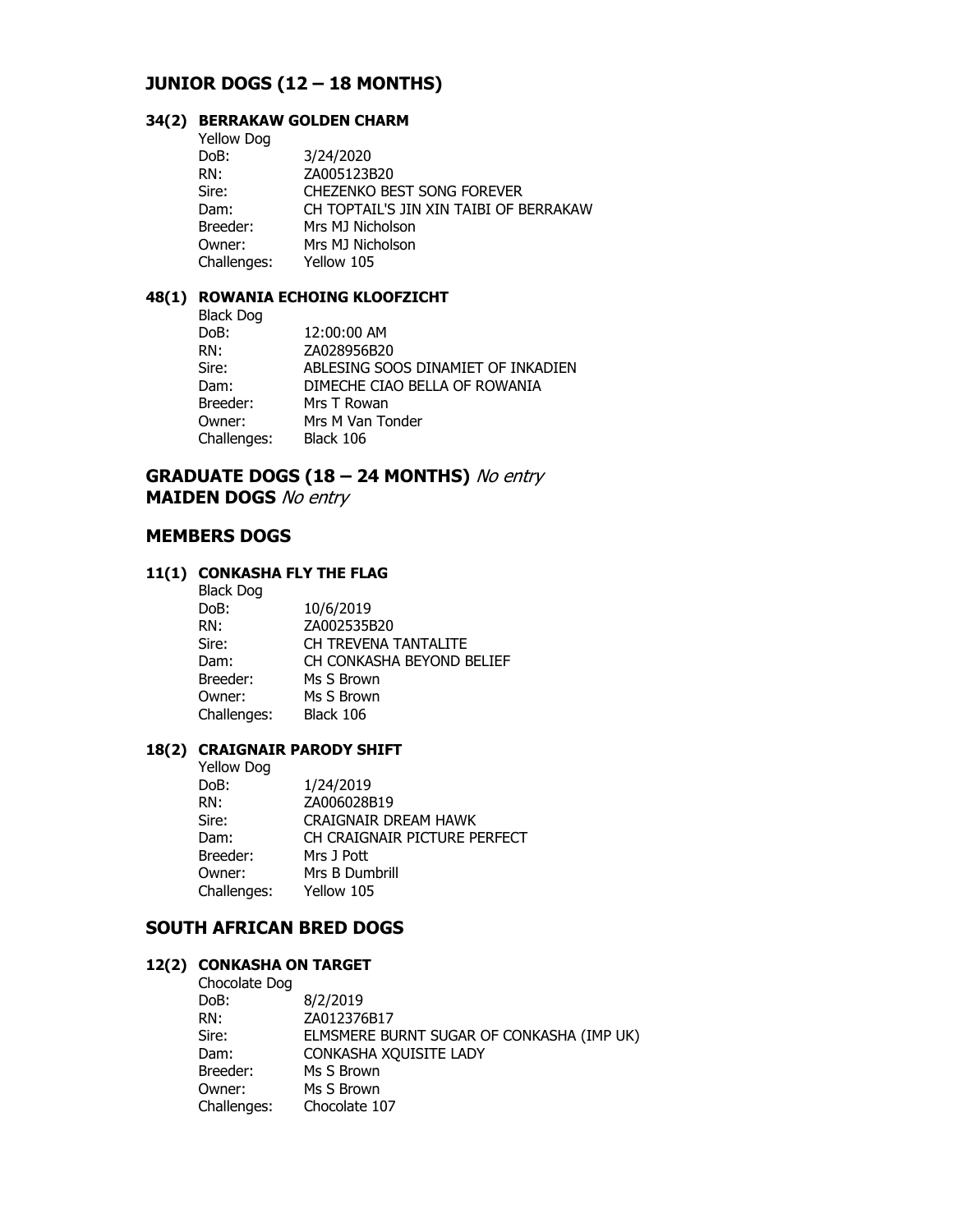#### **21(3) CRAIGNAIR PAY THE PIPER**

| Yellow Dog  |                              |
|-------------|------------------------------|
| DoB:        | 1/24/2019                    |
| RN:         | ZA006029B19                  |
| Sire:       | CRAIGNAIR DREAM HAWK         |
| Dam:        | CH CRAIGNAIR PICTURE PERFECT |
| Breeder:    | Mrs J Pott                   |
| Owner:      | Mrs M Greathead              |
| Challenges: | Yellow 105                   |
|             |                              |

#### **31(1) TAPEATOM JACK POT OF ARONDIGHT**

| <b>Black Dog</b> |                                   |
|------------------|-----------------------------------|
| DoB:             | 9/21/2017                         |
| RN:              | ZA013854B17                       |
| Sire:            | ERAKY JUST THE TICKET OF TAPEATOM |
| Dam:             | CH TAPEATOM LALIQUE               |
| Breeder:         | Mrs E Howard                      |
| Owner:           | Mr DE Malcolm                     |
| Challenges:      | Black 106                         |
|                  |                                   |

## **VETERAN DOGS**

# **1(2) CH SUMANY LF JUST A STAR OF TAPEATOM**

| <b>Yellow Dog</b>                                    |  |
|------------------------------------------------------|--|
| 8/23/2013<br>DoB:                                    |  |
| ZA035107B13<br>RN:                                   |  |
| TALEEM FLIGHT ON TIME TO TAPEATOM (IMP: UK)<br>Sire: |  |
| TAPEATOM FORGET ME NOT OF SUMANY<br>Dam:             |  |
| Breeder:<br>Mrs S Brink                              |  |
| Ms G Alberts<br>Owner:                               |  |
| Challenges:<br>Yellow 105                            |  |

#### **32(A) INT CH, GR CH CRAIGNAIR SWITCHBLADE**

| <b>Black Dog</b> |                              |
|------------------|------------------------------|
| DoB:             | 7/19/2012                    |
| RN:              | ZA014904B12                  |
| Sire:            | <b>CRAIGNAIR JOLLY ROGER</b> |
| Dam:             | CH CRAIGNAIR BLUE SUEDE      |
| Breeder:         | Mrs J Pott                   |
| Owner:           | Mr DE Malcolm                |
| Challenges:      | Black 106                    |
|                  |                              |

## **45(1) GR CH CASIMIRO SYKSTUS OF ROWANIA (IMP: POLAND)**

 Chocolate Dog DoB: 9/4/2013<br>RN: ZA001075 ZA001075C15 Sire: MULTI CH CHABLAIS SABLE BLUE CARAMELO Dam: DOLBIA PRIDE AND JOY Breeder: Mrs D Marszalek Owner: Mrs T Rowan Challenges: Chocolate 107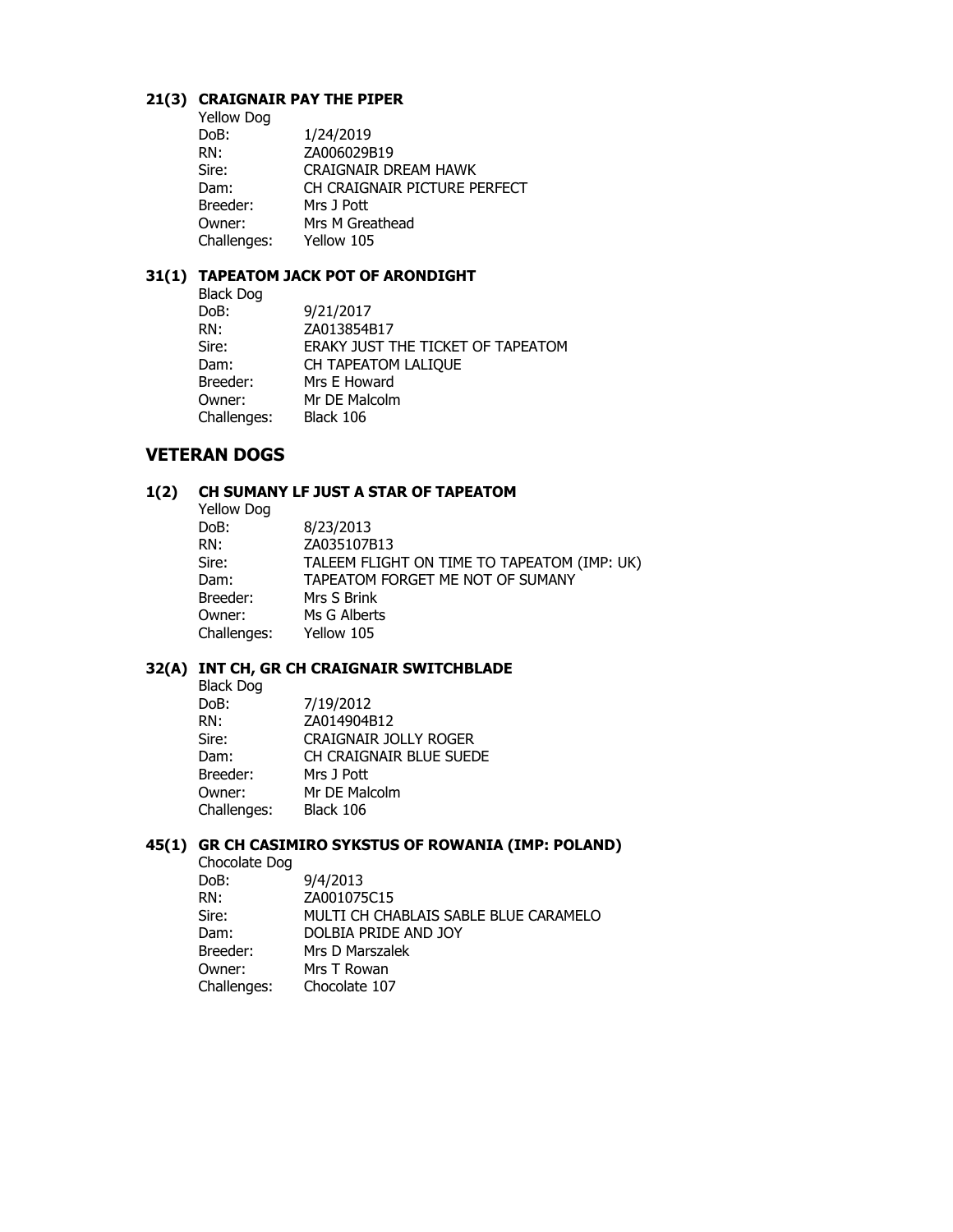## **OPEN DOGS**

### **13(1) ELMSMERE BURNT SUGAR OF CONKASHA**

| 2/14/2016                            |
|--------------------------------------|
| ZA001121C16                          |
| UK CH MEADOWLEIGH BROWN SUGAR        |
| LARKVALLEY SPECIAL GIFT FOR ELMSMERE |
| Mr & Mrs Gardiner                    |
| Ms S Brown                           |
| Chocolate 107                        |
|                                      |

## **25(2) CRAIGNAIR BLUE PRINT**

| Yellow Dog  |                                            |
|-------------|--------------------------------------------|
| DoB:        | 7/16/2020                                  |
| RN:         | ZA014665B16                                |
| Sire:       | CH CRAIGNAIR SPECIAL VINTAGE AT KLOOFZICHT |
| Dam:        | CH CRAIGNAIR DESTINED TO BE                |
| Breeder:    | Mrs J Pott                                 |
| Owner:      | Mr RJ Jansen van Vuuren                    |
| Challenges: | Yellow 105                                 |

# **DOG CHALLENGE CERTIFICATE**

 **DOG RCC WINNER: 31** 

## **CHAMPION DOGS**

### **26(2) CH ADAMASDOR SIMON**

| <b>Yellow Dog</b> |                                  |
|-------------------|----------------------------------|
| DoB:              | 11/1/2018                        |
| RN:               | ZA010983B19                      |
| Sire:             | CH DOLBIA LOUBOUTIN OF BUNNICHEM |
| Dam:              | ADAMASDOR GAME OF THRONES        |
| Breeder:          | Mr R Jansen van Vuuren           |
| Owner:            | Mr RJ Jansen van Vuuren          |
| Challenges:       | Yellow 105                       |
|                   |                                  |

## **46(1) GR CH BUNNICHEM CHIMBORAZO OF ROWANIA**

| <b>Black Dog</b> |                                  |
|------------------|----------------------------------|
| DoB:             | 6/20/2017                        |
| RN:              | ZA011426B17                      |
| Sire:            | CH DOLBIA LOUBOUTIN OF BUNNICHEM |
| Dam:             | DOLBIA JASMINUM OF BUNNICHEM     |
| Breeder:         | Mrs A Janse van Vuuren           |
| Owner:           | Mrs T Rowan                      |
| Challenges:      | Black 106                        |
|                  |                                  |

| <b>DOG CHAMPION WINNER:</b> |  |
|-----------------------------|--|
|                             |  |

 **DOG CHAMPION RESERVE: 26**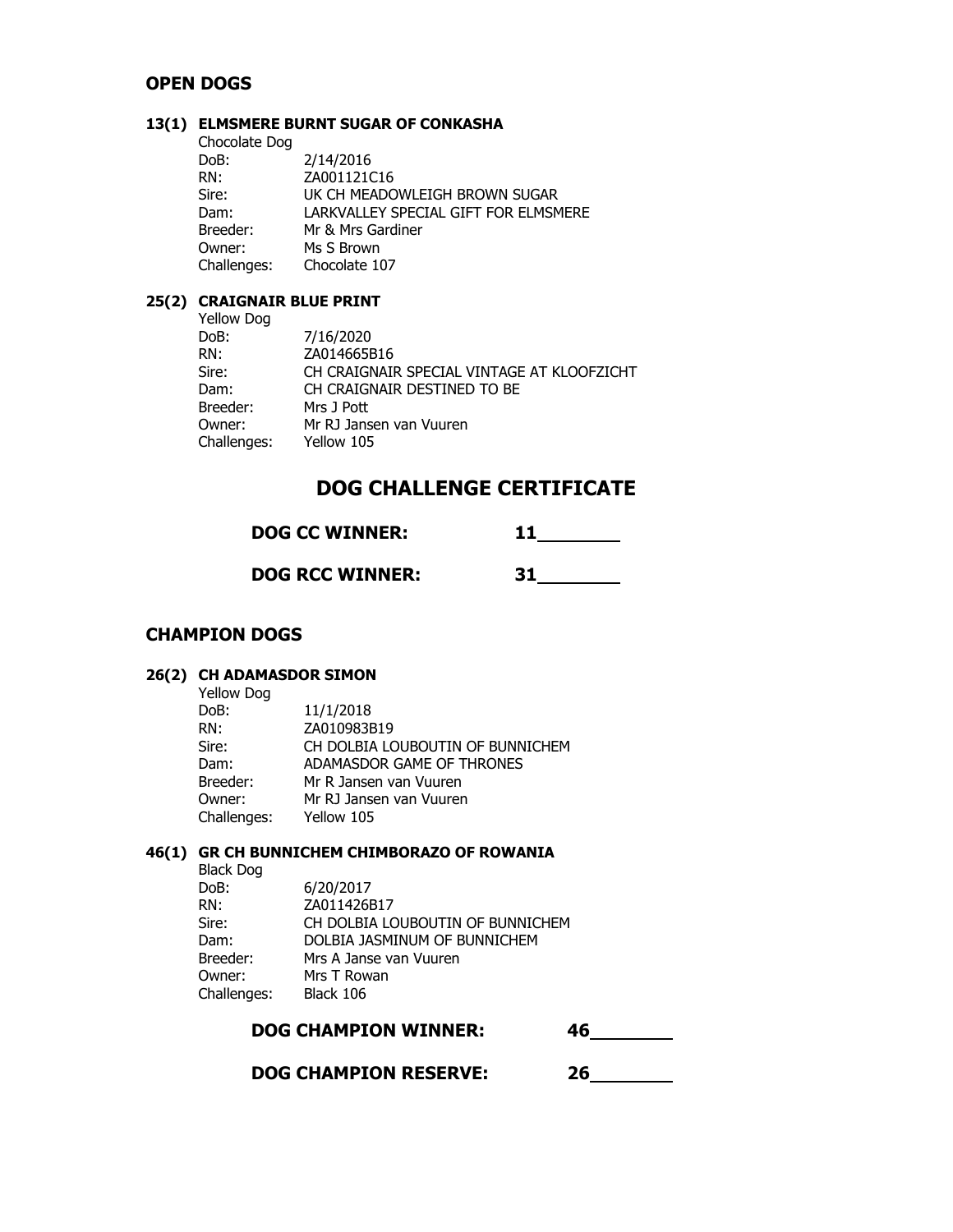# **BITCH BREED CLASSES**

If you observe any error with your entry in the catalogue, please immediately report to the Show Secretary

## **MINOR PUPPY BITCHES (6 – 9 MONTHS)**

### **15(4) CONKASHA STOP THE MUSIC**

| <b>Black Bitch</b> |                        |
|--------------------|------------------------|
| DoB:               | 2/12/2021              |
| RN:                | ZA006781B21            |
| Sire:              | CONKASHA FLY THE FLAG  |
| Dam:               | CONKASHA UNDER THE SUN |
| Breeder:           | Ms S Brown             |
| Owner:             | Ms S Brown             |
| Challenges:        | Black 106              |
|                    |                        |

#### **24(1) ADAMASDOR MILA'S DANCE OF BUNNICHEM**

| 1/6/2021                |
|-------------------------|
| ZA009602B21             |
| CH ADAMASDOR SIMON      |
| <b>ADAMASDOR PATRYS</b> |
| Mr R Jansen van Vuuren  |
| Mrs A Jansen van Vuuren |
| Yellow 105              |
|                         |

#### **27(3) ADAMASDOR MOOI MERAAI**

| 1/6/2021                |
|-------------------------|
| ZA009601B21             |
| CH ADAMASDOR SIMON      |
| <b>ADAMASDOR PATRYS</b> |
| Mr R Jansen van Vuuren  |
| Mr RJ Jansen van Vuuren |
| Yellow 105              |
|                         |

### **33(2) CRAIGNAIR PURELY MALEFICENT OF ARONDIGHT**

|  | <b>Black Bitch</b> |                                    |
|--|--------------------|------------------------------------|
|  | DoB:               | 12/12/2020                         |
|  | RN:                | ZA004162B21                        |
|  | Sire:              | INT GR CH CRAIGNAIR SWITCHBLADE    |
|  | Dam:               | INT R CH CRAIGNAIR PICTURE PERFECT |
|  | Breeder:           | Mrs J Pott                         |
|  | Owner:             | Mr DE Malcolm                      |
|  | Challenges:        | Black 106                          |
|  |                    |                                    |

## **PUPPY BITCHES (9 – 12 MONTHS)**

#### **29(1) CASAGURI ELI-SHEBA**

| Chocolate Bitch |                                     |
|-----------------|-------------------------------------|
| DoB:            | 9/11/2020                           |
| RN:             | ZA001103B21                         |
| Sire:           | CONKASHA PRINCE OF STARS BLINKWATER |
| Dam:            | KIRDNEH LINDOR PHOEBE OF CASAGURI   |
| Breeder:        | Mrs S Adamson                       |
| Owner:          | Ms E Le Roux                        |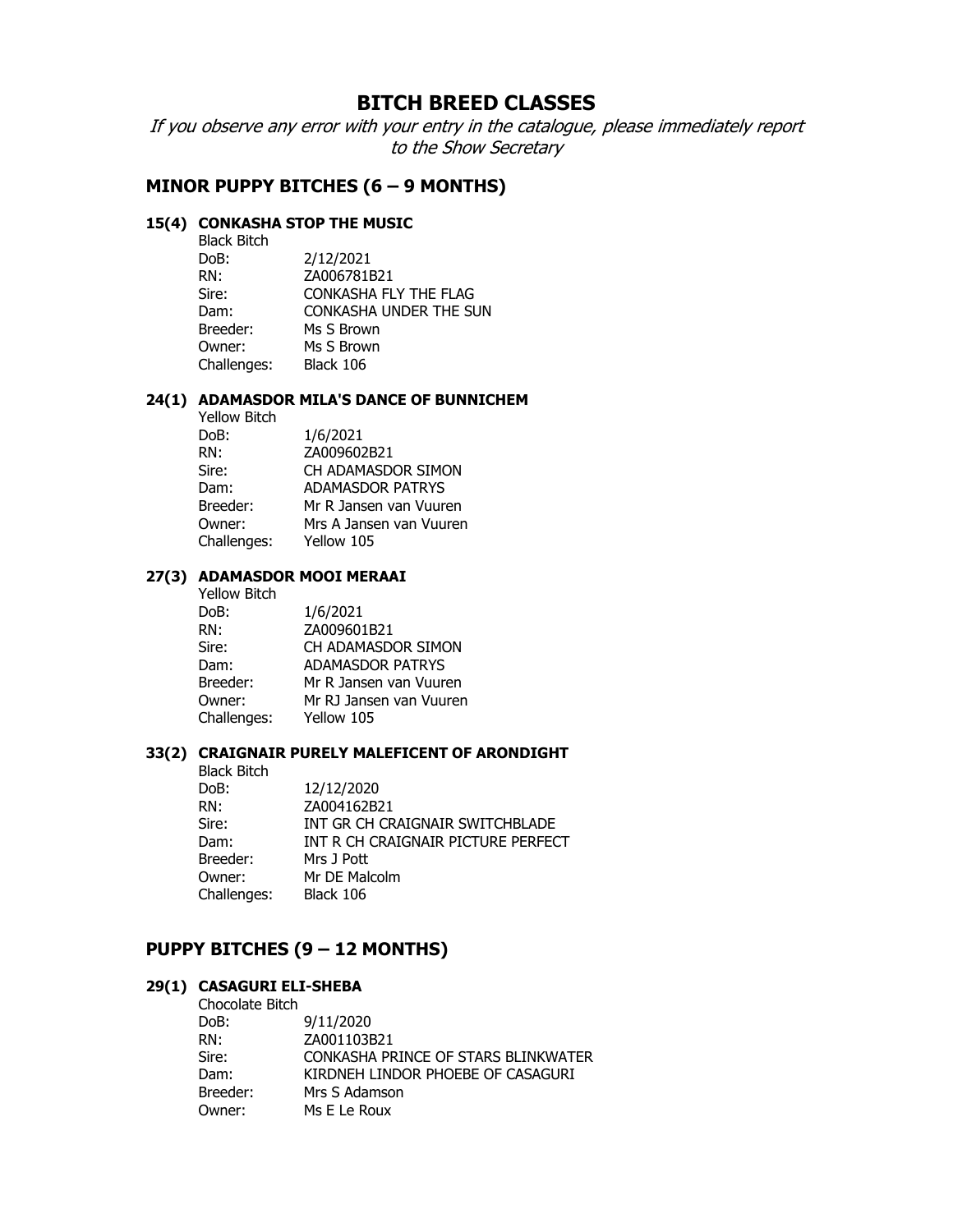Challenges: Chocolate 107

## **JUNIOR BITCHES (12 – 18 MONTHS)**

#### **5(3) MIRAIN HEART OF MINE**

 Chocolate Bitch DoB: 8/6/2020 RN: ZA009713B20 Sire: **CONKASHA ON TARGET**  Dam: CH SEA-BIRDS ONE IN A MILLION OF MIRIAN Breeder: Mrs S Borralho Owner: Mrs S Borralho Challenges: Chocolate 107

#### **6(2) MIRAIN IT HAD TO BE YOU**

 Black Bitch DoB: 8/5/2020 RN: ZA009724B20 Sire: ABLESING SOOS DINAMIET OF INKADIEN Dam: CH MIRAIN ENYA ECOSINRAIN Breeder: Mrs S Borralho Owner: Mrs S Borralho Challenges: Black 106

#### **38(1) BERRAKAW GOLDEN SYMPHONY**

| 3/24/2020                              |
|----------------------------------------|
| ZA005117B20                            |
| <b>CHEZENKO BEST SONG FOREVER</b>      |
| CH TOPTAIL'S JIN XIN TAIBI OF BERRAKAW |
| Mrs MJ Nicholson                       |
| Mrs MJ Nicholson                       |
| Yellow 105                             |
|                                        |

### **GRADUATE BITCHES (18 – 24 MONTHS)**

#### **44(2) CHEZENKO INTO THE MYSTIC**

Black Bitch<br>DoB: DoB: 2/16/2020 RN: ZA004737B20 Sire: CHEZENKO TRIAL BY FIRE Dam: CHEZENKO TEARS IN HEAVEN Breeder: Dr V Reid Owner: Dr V Reid Challenges: Black 106

#### **47(1) ROWANIA MAYA & ME**

 Chocolate Bitch DoB: 2/17/2020 RN: ZA004824B20 Sire: GR CH BUNNICHEM CHIMBORAZO OF ROWANIA Dam: ROWANIA BORN A LADY Breeder: Mrs T Rowan Owner: Mrs T Rowan Challenges: Chocolate 107

## **MAIDEN BITCHES** No entries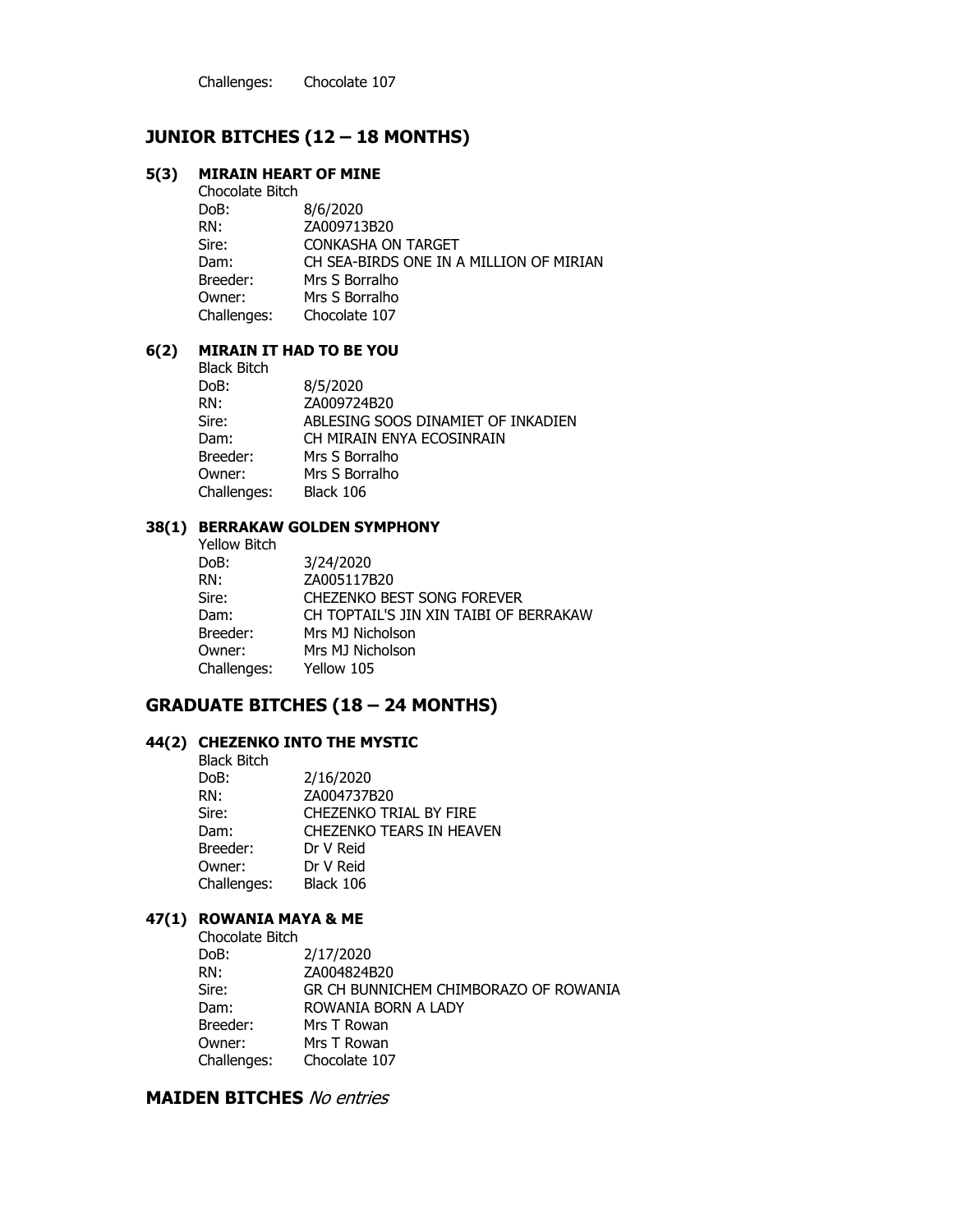### **MEMBERS BITCHES**

#### **2(3) CH LETHANWOOD MUSTANG SALLI**

Black Bitch<br>DoB: DoB: 2/27/2017 RN: ZA006208B17 Sire: CH TAPEATOM FLIGHT OF FANCY AT CRAIGNAIR Dam: CH ADAMASDOR DROP OF JUPITER CGC(GO) Breeder: Ms G Alberts Owner: Ms G Alberts Challenges: Black 106

### **7(1) CH MIRAIN FAYLINN IN LOVE**

Chocolate Bitch<br>DoB: DoB: 12/2/2017<br>RN: 2A0013998 ZA001399B18 Sire: ELMSMERE BURNT SUGAR OF CONKASHA (IMP UK) Dam: CH SEA-BIRDS ONE IN A MILLION OF MIRIAN Breeder: Mrs S Borralho Owner: Mrs S Borralho Challenges: Chocolate 107

#### **39(2) CH CRAIGNAIR NEVER KISSNTELL**

 Black Bitch DoB: 1/19/2019 RN: ZA007012B19 Sire: CH CRAIGNAIR BLACK HAWK JM Dam: CH CRAIGNAIR HUNTRESS GOLD Breeder: Mrs J Pott Owner: Mrs J Pott Challenges: Black 106

## **SOUTH AFRICAN BRED BITCHES**

#### **16(A) CONKASHA NEEDS NO INTRO**

| <b>Black Bitch</b> |                                    |
|--------------------|------------------------------------|
| DoB:               | 5/23/2017                          |
| RN:                | ZA009713B17                        |
| Sire:              | CH BUNNICHEM JAMANDREU OF CONKASHA |
| Dam:               | CONKASHA ORINOCO KID               |
| Breeder:           | Ms S Brown                         |
| Owner:             | Ms S Brown                         |
| Challenges:        | Black 106                          |

#### **22(1) CRAIGNAIR SIMPLY SADIE**

Yellow Bitch

 DoB: 12/8/2015 RN: ZA005112B16 Sire: TAPEATOM IN CONTENTION OF CRAIGNAIR Dam: CRAIGNAIR SWEET SURRENDER Breeder: Mrs J Pott Owner: Mrs M Greathead Challenges: Yellow 105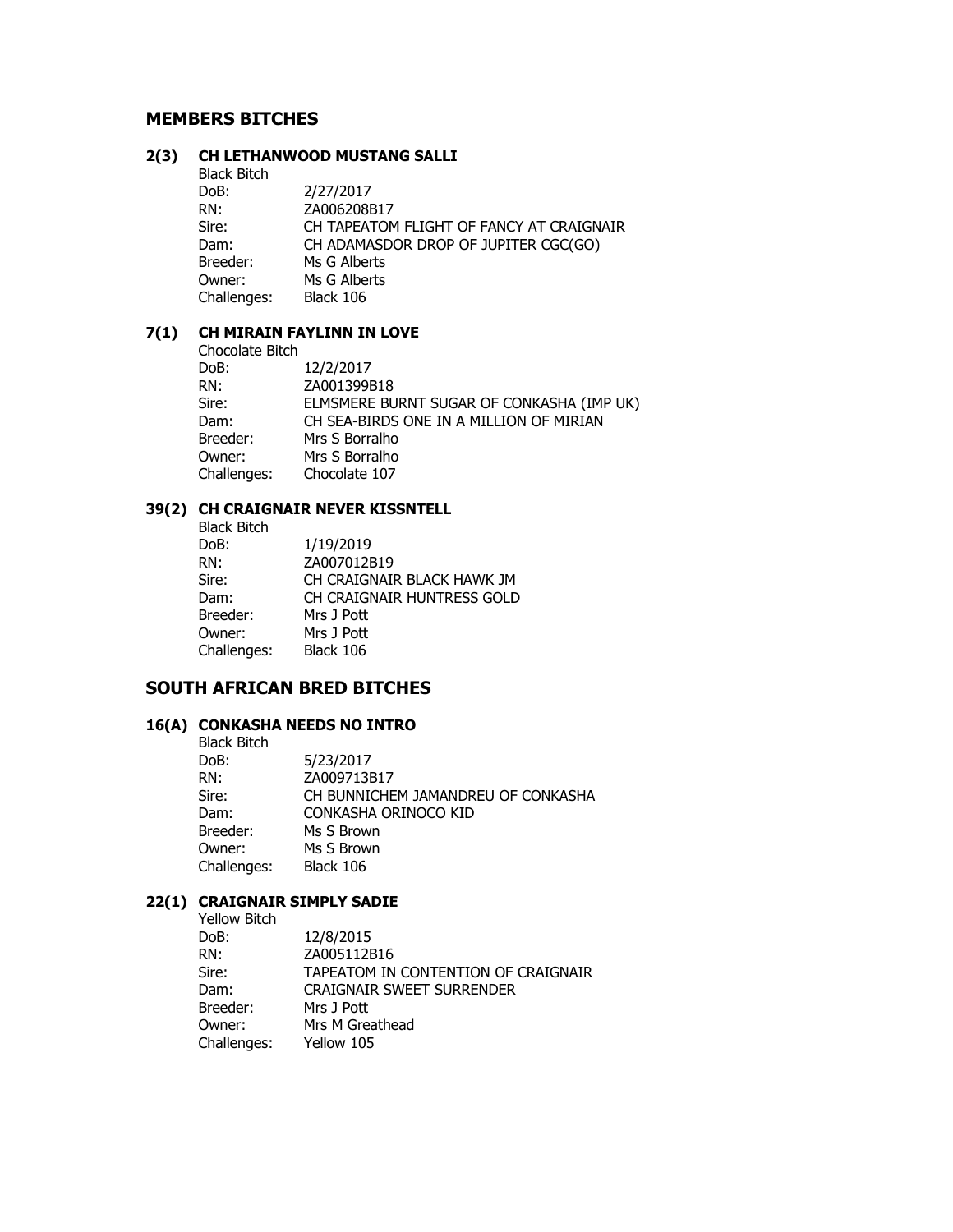#### **49(2) EAGERTRIEVE ZA L'AFFAIRE WITH KLOOFZICHT**

| <b>Yellow Bitch</b> |                                           |
|---------------------|-------------------------------------------|
| DoB:                | 12:00:00 AM                               |
| RN:                 | ZA004454B20                               |
| Sire:               | CRAIGNAIR SPECIAL TITAN AT KLOOFZICHT     |
| Dam:                | HUNTMORE FLAMING FIELDS TO EAGERTRIEVE ZA |
| Breeder:            | Mrs M van Tonder                          |
| Owner:              | Mrs M Van Tonder                          |
| Challenges:         | Yellow 105                                |

#### **VETERAN BITCHES**

#### **8(1) INT GR CH ABLESING KIARA FOR KEEPS AT MIRAIN**

Black Bitch<br>DoB:

DoB: 7/26/2013<br>RN: ZA033522E ZA033522B13 Sire: CH SEA-BIRDS GLOBETROTTER OF AMADEUZE (IMP SWEDEN) Dam: DE BRACK POLLY DORA OF ABLESING Breeder: Mrs J van Heerden Owner: Mrs S Borralho Challenges: Black 106

#### **23(2) CH LONGFORMACUS CHANCES ARE OF TUSHIELAW APT**

 Yellow Bitch DoB: 3/26/2014 RN: ZA043873B14 Sire: SANDROF JACKAL-BERRY Dam: CH TUSHIELAW KELSO OF LONGFORMACUS FQ-NHR Breeder: Mrs E Hogg Owner: Ms R Hansen<br>Challenges: Yellow 105 Challenges:

#### **40(3) INT CH, GR CH CRAIGNAIR PICTURE PERFECT**

 Yellow Bitch DoB: 8/16/2013 RN: ZA033979B13 Sire: TAPEATOM IN CONTENTION OF CRAIGNAIR Dam: CH CRAIGNAIR HOT GOSSIP Breeder: Mrs J Pott Owner: Mrs J Pott Challenges: Yellow 105

## **OPEN BITCHES**

#### **17(2) CONKASHA YELLOW ECLIPSE**

 Yellow Bitch DoB: 3/19/2019 RN: ZA010350B19 Sire: LUDALOR BLUE MOON AT CONKASHA (Imp UK) Dam: CH SPECIAL STAR OF CONKASHA Breeder: Ms S Brown Owner: Ms S Brown Challenges: Yellow 105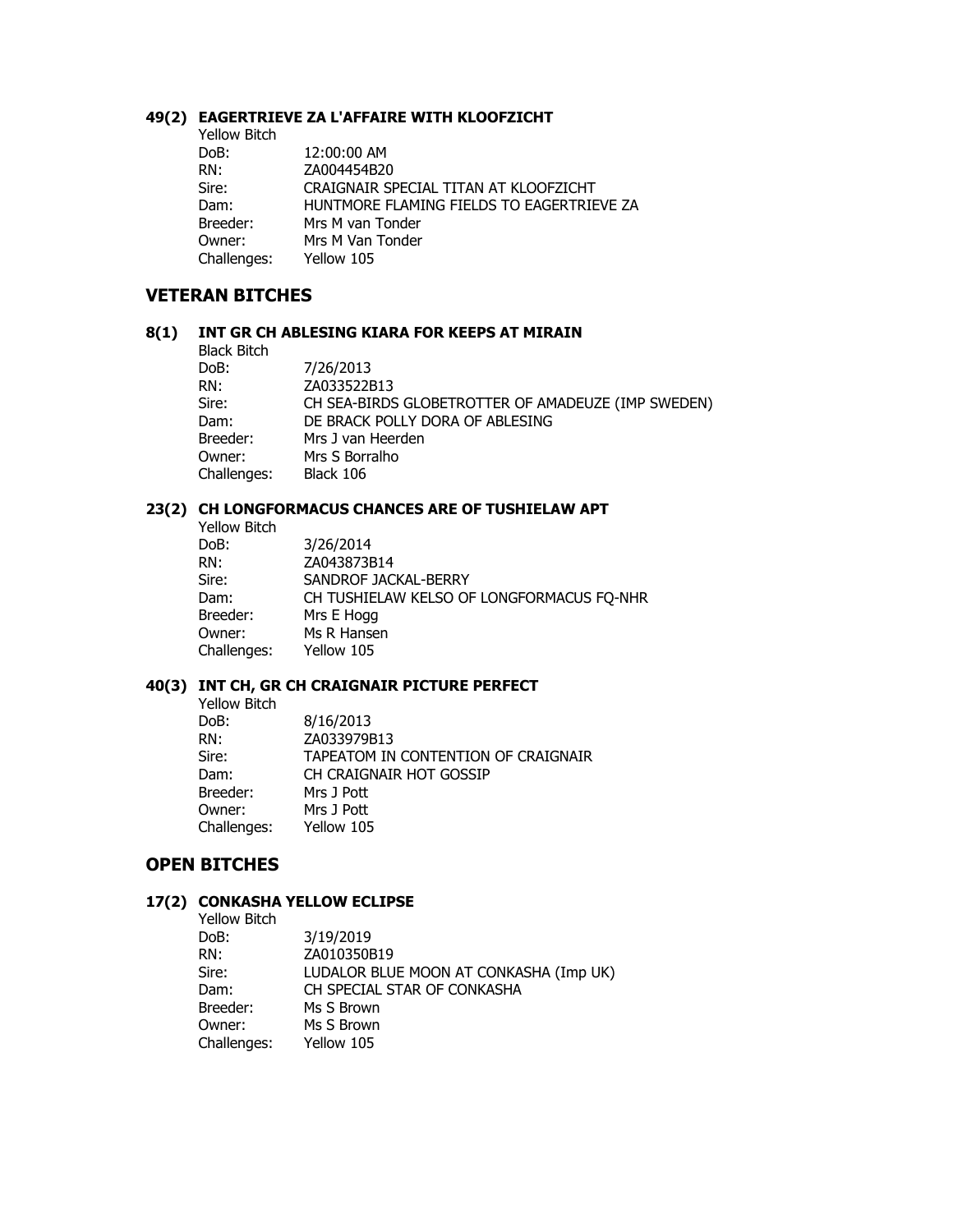#### **28(1) ADAMASDOR PATRYS**

| <b>Yellow Bitch</b> |                                            |
|---------------------|--------------------------------------------|
| DoB:                | 2/13/2015                                  |
| RN:                 | ZA003296B20                                |
| Sire:               | CH CRAIGNAIR SPECIAL VINTAGE AT KLOOFZICHT |
| Dam:                | CH ADAMASDOR HANNA                         |
| Breeder:            | Mr R Jansen van Vuuren                     |
| Owner:              | Mr RJ Jansen van Vuuren                    |
| Challenges:         | Yellow 105                                 |

# **BITCH CHALLENGE CERTIFICATE**

| <b>BITCH CC WINNER:</b> |  |
|-------------------------|--|
|                         |  |

 **BITCH RCC WINNER: 8** 

## **CHAMPION BITCHES**

### **3(2) CH CRAIGNAIR SWEET CAROLINE OF LETHANWOOD TT1**

| <b>Yellow Bitch</b> |                                     |
|---------------------|-------------------------------------|
| DoB:                | 12/8/2015                           |
| RN:                 | ZA005110B16                         |
| Sire:               | TAPEATOM IN CONTENTION OF CRAIGNAIR |
| Dam:                | <b>CRAIGNAIR SWEET SURRENDER</b>    |
| Breeder:            | Mrs J Pott                          |
| Owner:              | Ms G Alberts                        |
| Challenges:         | Yellow 105                          |
|                     |                                     |

#### **9(3) CH MIRAIN ENYA ECOSINRAIN**

Black Bitch<br>DoB: DoB: 4/10/2017 RN: ZA009768B17 Sire: CH SEA-BIRDS NOTHING COMPARES OF MIRAIN (IMP SWEDEN) Dam: INT GR CH ABLESING KIARA FOR KEEPS AT MIRAIN Breeder: Mrs S Borralho<br>
Owner: Mrs S Borralho Mrs S Borralho<br>Black 106 Challenges:

## **41(1) CH CRAIGNAIR BIYJOU**

| <b>Black Bitch</b> |                                            |
|--------------------|--------------------------------------------|
| DoB:               | 7/16/2016                                  |
| RN:                | ZA014667B16                                |
| Sire:              | CH CRAIGNAIR SPECIAL VINTAGE AT KLOOFZICHT |
| Dam:               | CH CRAIGNAIR DESTINED TO BE                |
| Breeder:           | Mrs J Pott                                 |
| Owner:             | Mrs J Pott                                 |
| Challenges:        | Black 106                                  |

 **BITCH CHAMPION RESERVE: 3**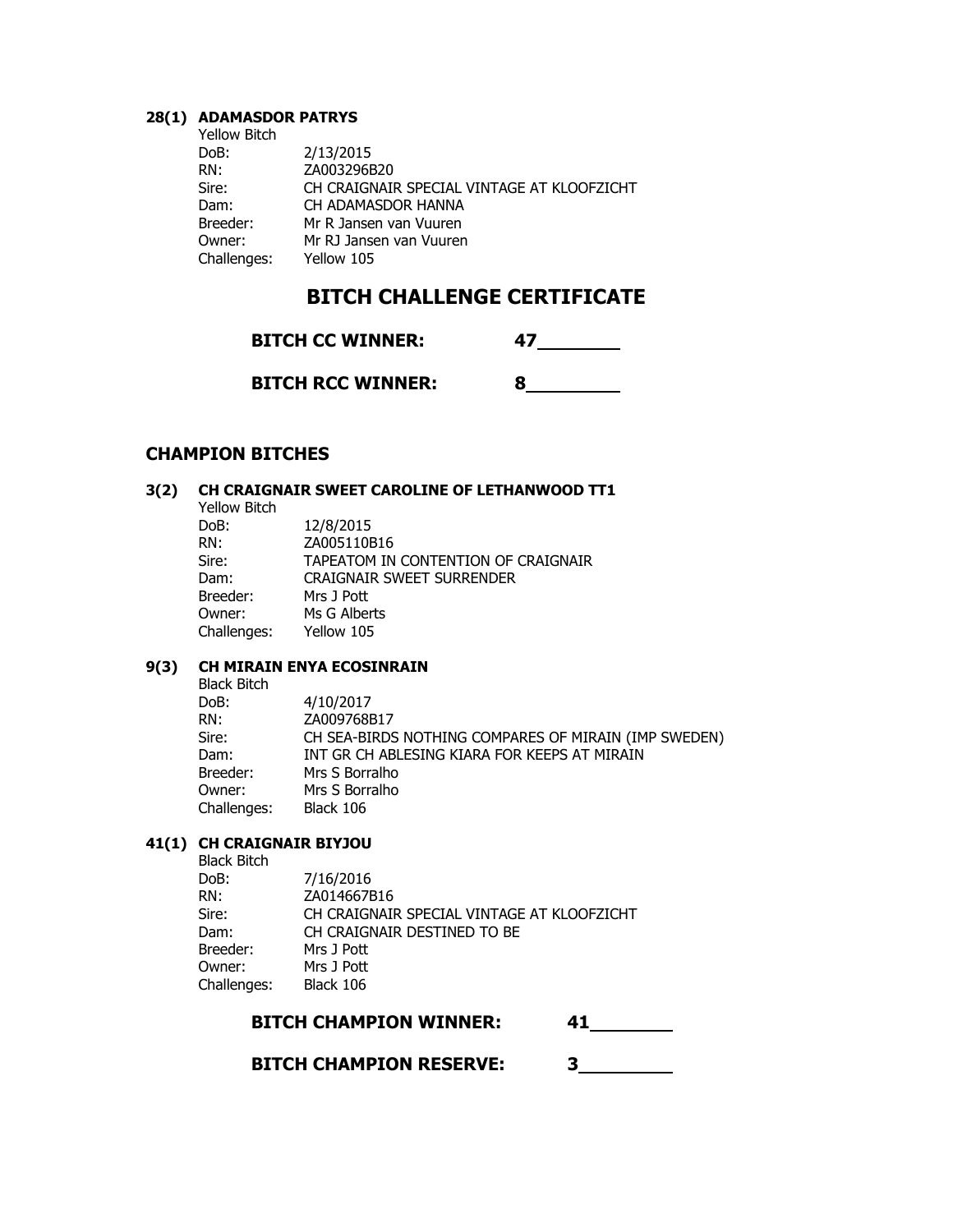# **SUMMARY OF ENTRIES**

If you observe any error with your entry in the catalogue, please immediately report to the Show Secretary

| <b>CLASS</b>       | <b>EXHIBIT NUMBERS</b> | $1^{ST}$ | 2 <sub>ND</sub> | 3 <sub>RD</sub> |
|--------------------|------------------------|----------|-----------------|-----------------|
| <b>MINOR PUPPY</b> | No entry               |          |                 |                 |
| <b>PUPPY</b>       | 10, 19, 20, 42         | 19       | 20              | 10              |
| <b>JUNIOR</b>      | 34, 48                 | 48       | 34              |                 |
| <b>GRADUATE</b>    | No entry               |          |                 |                 |
| <b>MAIDEN</b>      | No entry               |          |                 |                 |
| <b>MEMBERS</b>     | 11, 18                 | 11       | 18              |                 |
| <b>SABRED</b>      | 12, 21, 31             | 31       | 12              | 21              |
| <b>VETERANS</b>    | 1, 32, 45              | 45       | $\mathbf{1}$    |                 |
| <b>OPEN</b>        | 13, 25                 | 13       | 25              |                 |
|                    | CC DOG                 | 11       |                 |                 |
|                    | <b>RCC DOG</b>         | 31       |                 |                 |
| <b>CHAMPIONS</b>   | 26, 46                 | 46       | 26              |                 |

## BREED CLASSES: DOGS ENTERED

## BREED CLASSES: BITCHES ENTERED

| <b>CLASS</b>       | <b>EXHIBIT NUMBERS</b> | 1 <sub>ST</sub>         | 2 <sub>ND</sub> | 3 <sub>RD</sub> |
|--------------------|------------------------|-------------------------|-----------------|-----------------|
| <b>MINOR PUPPY</b> | 15, 24, 27, 33         | 24                      | 33              | 27              |
| <b>PUPPY</b>       | 29                     | 29                      |                 |                 |
| <b>JUNIOR</b>      | 5, 6, 38, 50           | 38                      | 6               | 5               |
| <b>GRADUATE</b>    | 44, 47                 | 47                      | 44              |                 |
| <b>MAIDEN</b>      | No entry               |                         |                 |                 |
| <b>MEMBERS</b>     | 2, 7, 39, 51           | $\overline{\mathbf{z}}$ | 39              | $\overline{2}$  |
| <b>SABRED</b>      | 16, 22, 49             | 22                      | 49              |                 |
| <b>VETERANS</b>    | 8, 23, 40              | 8                       | 23              | 40              |
| <b>OPEN</b>        | 17, 28                 | 28                      | 17              |                 |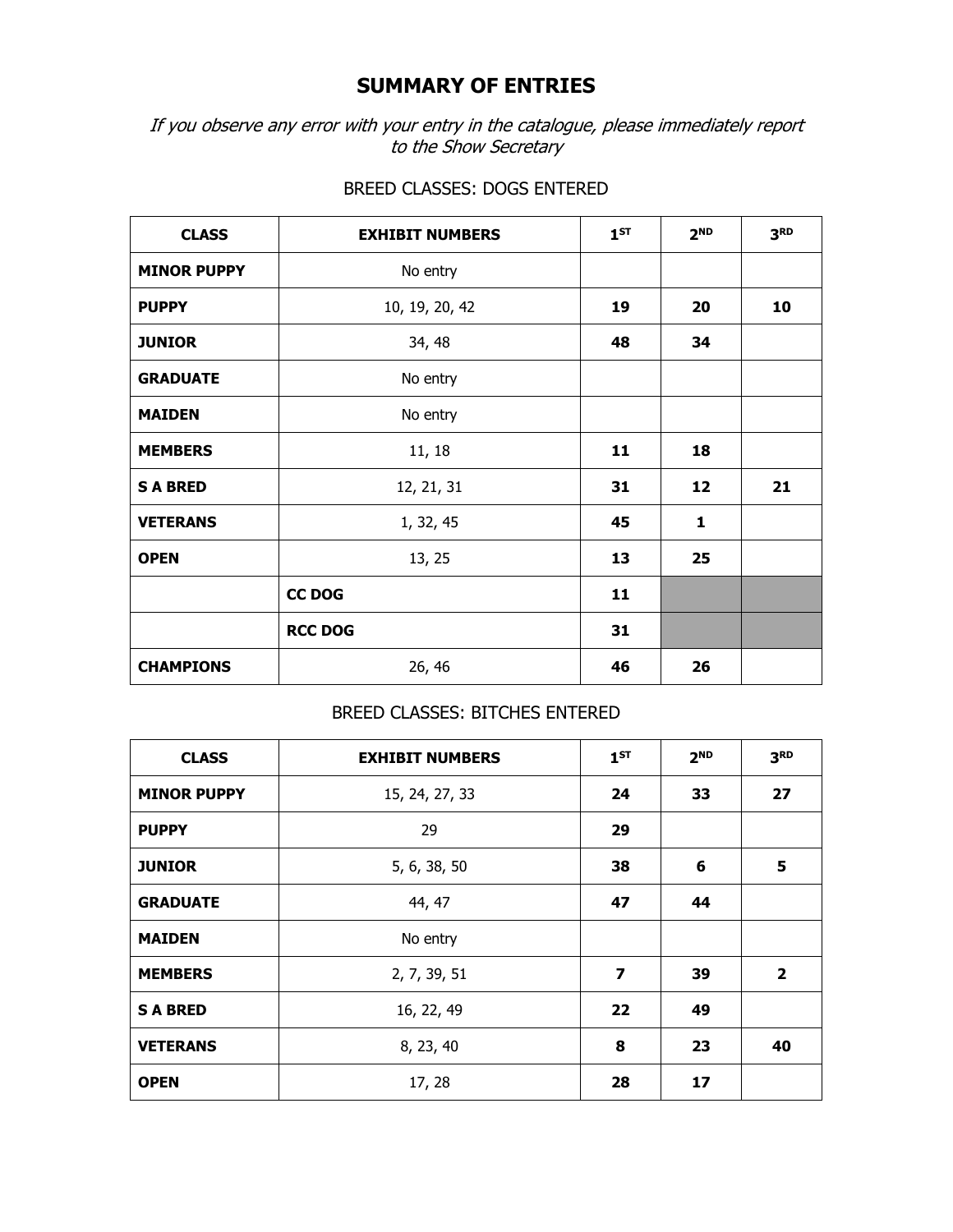|                  | <b>CC BITCH</b>  | 47 |   |   |
|------------------|------------------|----|---|---|
|                  | <b>RCC BITCH</b> | o  |   |   |
| <b>CHAMPIONS</b> | 3, 9, 41         | 41 | з | q |

# **BREED CLASSES FINAL JUDGING**

| <b>BEST PUPPY IN SHOW</b>    | 19 |
|------------------------------|----|
| <b>RESERVE BEST PUPPY</b>    | 24 |
|                              |    |
| <b>BEST IN SHOW</b>          | 47 |
| <b>RESERVE BEST IN SHOW</b>  | 46 |
|                              |    |
| <b>BEST JUNIOR</b>           | 48 |
| <b>RESERVE BEST JUNIOR</b>   | 38 |
| <b>BEST S A BRED</b>         | 31 |
| <b>RESERVE BEST S A BRED</b> | 12 |
| <b>BEST VETERAN</b>          | 8  |
| <b>RESERVE VETERAN</b>       | 45 |

## **NEUTER DOGS**

(Not competing for Challenge Certificate)

### **14 BARDALE DB'S GIFT AT ROSERYAL**

 Yellow Dog DoB: 2/12/2012<br>RN: ZA020192B RN: ZA020192B13<br>Sire: FT CH ABBEYS Sire: FT CH ABBEYSTEAD INTO AFRICA AT BARDALE<br>Dam: BARDALES DB LEGACY BARDALES DB LEGACY Breeder: Ms D Fabian Owner: Ms S Brown<br>Challenges: Field Trials 109 Challenges:

\*\*\*\*\*\*\*\*\*\*\*